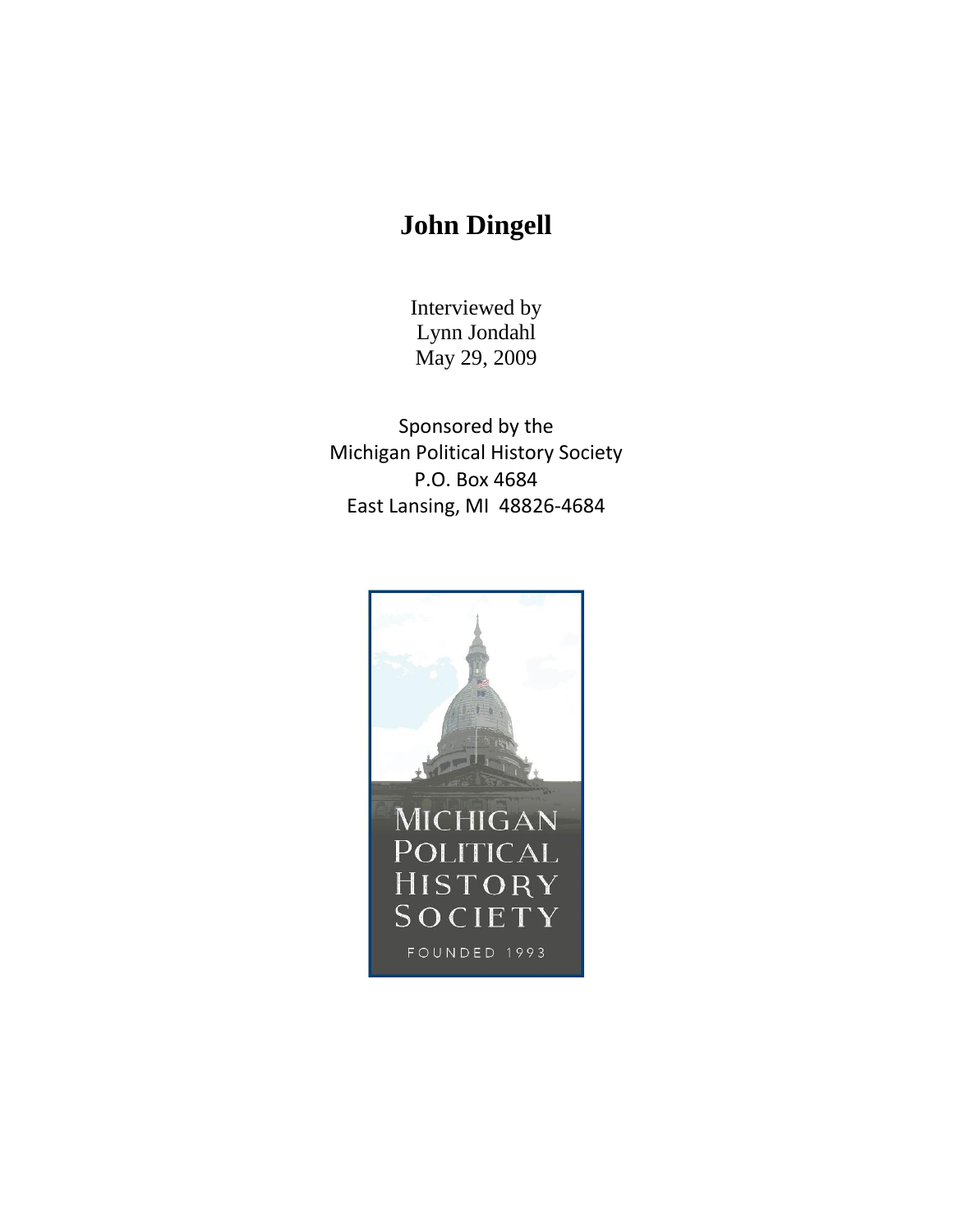|                  | This interview is part of the James J. Blanchard Living Library of Michigan<br>Political History.                                                                                                                                                                                                                                                                                                                                                                                                                                                                                                                                                                   |
|------------------|---------------------------------------------------------------------------------------------------------------------------------------------------------------------------------------------------------------------------------------------------------------------------------------------------------------------------------------------------------------------------------------------------------------------------------------------------------------------------------------------------------------------------------------------------------------------------------------------------------------------------------------------------------------------|
| Lynn Jondahl:    | It's a joy for me today to have the opportunity today to have the opportunity to<br>talk to Congressman John Dingell, who has served in Congress longer than<br>anyone else in history. That's an awesome record. Do you-                                                                                                                                                                                                                                                                                                                                                                                                                                           |
| John D. Dingell: | It's good luck, Lynn.                                                                                                                                                                                                                                                                                                                                                                                                                                                                                                                                                                                                                                               |
| Lynn Jondahl:    | You had probably since, what was it, February, when you became the longest-<br>serving member?                                                                                                                                                                                                                                                                                                                                                                                                                                                                                                                                                                      |
| John D. Dingell: | February 11th.                                                                                                                                                                                                                                                                                                                                                                                                                                                                                                                                                                                                                                                      |
| Lynn Jondahl:    | There's been a lot of recognition of that. Is there anything stands out in terms of<br>those celebrations or the recognition that you've enjoyed?                                                                                                                                                                                                                                                                                                                                                                                                                                                                                                                   |
| John D. Dingell: | Oh the big thing is the kindness of the people. It's just remarkable how gracious,<br>and good, and kind they've been, both here in Michigan in my district and, of<br>course, down in Washington. Debbie and I have a lot of friends, and they've<br>been very good to us at this time.                                                                                                                                                                                                                                                                                                                                                                            |
| Lynn Jondahl:    | You went into Congress, well you were elected in '55, 1955?                                                                                                                                                                                                                                                                                                                                                                                                                                                                                                                                                                                                         |
| John D. Dingell: | December 13th.                                                                                                                                                                                                                                                                                                                                                                                                                                                                                                                                                                                                                                                      |
| Lynn Jondahl:    | Okay. And you succeeded your father who passed away at that time.                                                                                                                                                                                                                                                                                                                                                                                                                                                                                                                                                                                                   |
| John D. Dingell: | He died in September, on the 19th. And he was elected to Congress, as you'll<br>remember, in 1932.                                                                                                                                                                                                                                                                                                                                                                                                                                                                                                                                                                  |
| Lynn Jondahl:    | '32 to '55, I think.                                                                                                                                                                                                                                                                                                                                                                                                                                                                                                                                                                                                                                                |
| John D. Dingell: | And so on the strength of his good name and distinguished record, I was lucky<br>enough to get elected.                                                                                                                                                                                                                                                                                                                                                                                                                                                                                                                                                             |
| Lynn Jondahl:    | What was his agenda? What did he care most about?                                                                                                                                                                                                                                                                                                                                                                                                                                                                                                                                                                                                                   |
| John D. Dingell: | Well, Dad was a New Dealer. Dad was one of the philosophers in the New Deal.<br>Dad was a fellow who had come up as a poor Polish boy on the west side of<br>Detroit, with all the problems that that carried with it. Detroit during that time,<br>and most of the Polish community, were not doing financially very well. As a<br>matter of fact, a lot of them, including our family, was dirt poor. But they were<br>good. They were churchgoers. And they founded St. Casper's parish. Those<br>things formed Dad. Dad was fired for union activity in 1914, so he became a<br>strong trade unionist, both in his personal views and in his professional life. |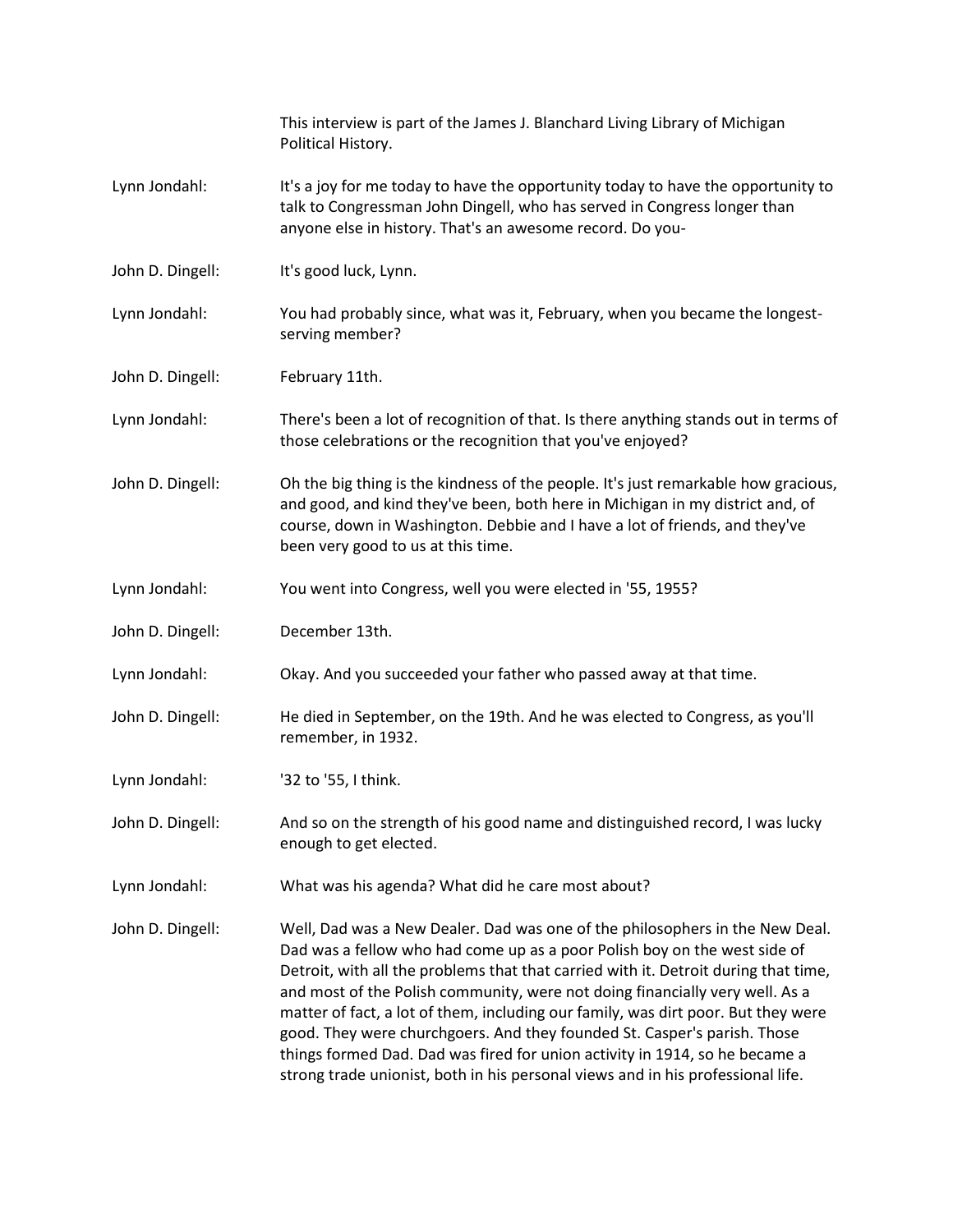Lynn Jondahl: Who did he, in what plant did he work or with what company, at the time he was fired?

John D. Dingell: 1914 was the date of the firing. I won't tell you the company, but they're still in business. And they are friends of mine and they were friends of Dad's. But they were not friendly towards unions at that particular time. As a matter of fact, that was a very bad union time. The union people used to wear their union buttons under their lapels or inside their hat. But anyway, Pop was author of Section 7-A of the Wagner Act, which allowed unions to organize, bargaining together collectively over working conditions, and working wages, and employment. He was the originator of the fight for national health insurance.

- John D. Dingell: And he and Senators Murray and Wagner introduced what became the Dingell-Murray-Wagner Bill. And that was the thing over which much of the fighting was done to create a program of single-payer national health insurance. Roosevelt intended to do that in '36. But there was a war coming on and there was an economic downturn that hit and Roosevelt ran into some political heavygoing because of his attempt to pack the Supreme Court. And so that all, the wheels came off that particular one. Dad was also one of the early conservationists who wrote Dingell-Murray-Wagner, in which he put billions of dollars into conservation. It was the second really great federal conservation bill. It dealt with fisherman putting a tax, excise tax, on fishing tackle and products of that kind, followed on Pittman-Robertson, which put a tax on firearms and ammunition, all of which channeled through into the states to enable them to fund their state conservation programs. And it's turned out to be a tremendously successful program. And it's still one of the great programs, very much revered by conservationists and the state conservation agencies.
- John D. Dingell: Dad had to get it, an interesting story, is Dad had to get it through over Truman's veto. Truman vetoed it. Dad, who was a loyal Democrat and a good friend of Truman, Dad took the veto. He didn't try to override it. But then after the session was at end, he went down to see Truman. He wrote Truman a letter, which I still have in my files, in which he says he's been a good soldier, has helped Truman, and he hoped that Truman and Dad's good friend, John Snyder, who was the secretary of treasury, would work with him to resolve the differences so this could become law. Privately, he told John Snyder, the secretary of treasury, that if they didn't play the right game with him on this, there'd be no tax legislation if Truman wanted that Ways and Means Committee. Pop was fellow who was fully capable of shaking good on any threat of that kind. Well the upside of the whole business was that it was finally passed, became law, and has been a great success ever since.

John D. Dingell: Dad wrote over 22 major amendments to the Social Security Act. Matter of fact, he wrote about 100. And as you know, that Social Security is very broad law. That's one of the safety net provisions that has, quite frankly, kept this economy going during this economic downturn. Because it included things like unemployment comp, and Medicare, and a wide array of other things. And of course, Dad was the original author of Medicare, which I had the privilege of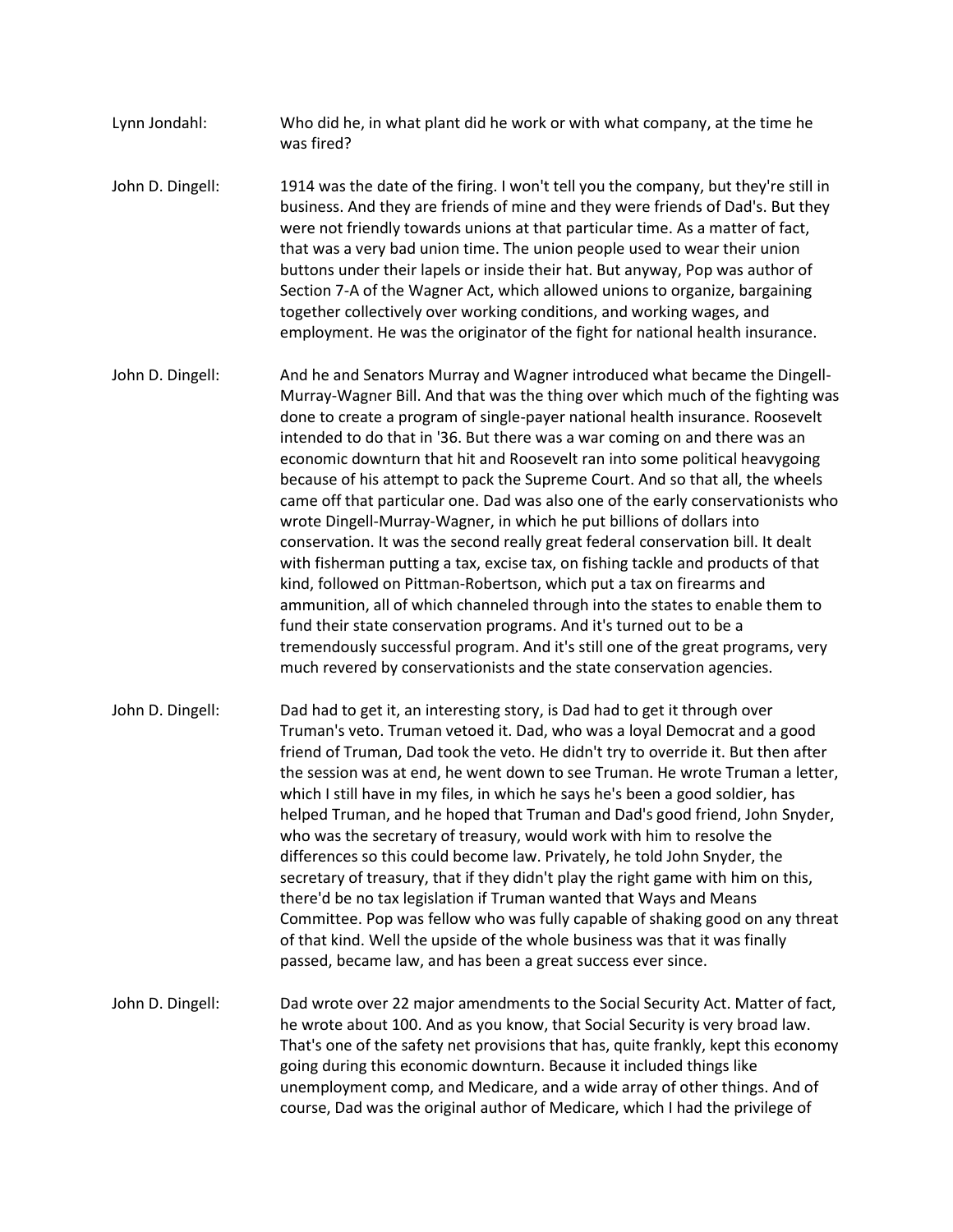seeing to it pass the House. And matter of fact, John McCormack, my dad's good friend, let me preside over the House when we passed it.

Lynn Jondahl: McCormack was speaker at the time?

John D. Dingell: John McCormack was the speaker, wonderful man. He had the soul of an Irish poet. He was a great friend of my dad and I, and was one of my important mentors as I grew up.

Lynn Jondahl: You had been around Congress when your dad was there. Were you living in DC?

John D. Dingell: At that time, we would be in Washington during the time the House was in session, which I'm sure that after Dad came to Congress they passed the Lame Duck Amendment, which meant that the Congress came in in January. And then, because the heat and the nastiness in the summer in Washington, it's very, very unpleasant, they would adjourn around the 1st of June. And everybody would go home. Well, they air conditioned the Capitol when the war came on. So, of course, the Congress then went year-round and, as a result, Dad would take the family down to Washington when the session started. And he'd bring us home when it was over.

John D. Dingell: So in my very early days, I would go down with Dad and the family. And then we would come home when the session adjourned. And if there was business left over, the President would have a special session around the 1st of October. And then when the war came along, of course we were there year-round. And we didn't get home much anymore. And the Congress would stay down there for the whole year because they had to because we were fighting the war. Session would start January 3rd, end New Years night, or really New Years Eve, at midnight. And they'd oftentimes have to set the clock back so that there was not the appearance of violation of law by exceeding the time that the House and the Senate were supposed to be in session because of the workload of the war.

Lynn Jondahl: Had you ever run for office before the '55 election?

John D. Dingell: I ran for precinct delegate. And interestingly enough, I lost to a guy who was precinct delegate out there.

Lynn Jondahl: Well, it was good of us to bring that up, yeah.

John D. Dingell: Was pretty good. And he worked like hell. Frankly, he beat me. And that was a very important lesson because I learned if your gonna run for office, you better put everything you got into it, or you won't make it.

Lynn Jondahl: How tough was the '55 race?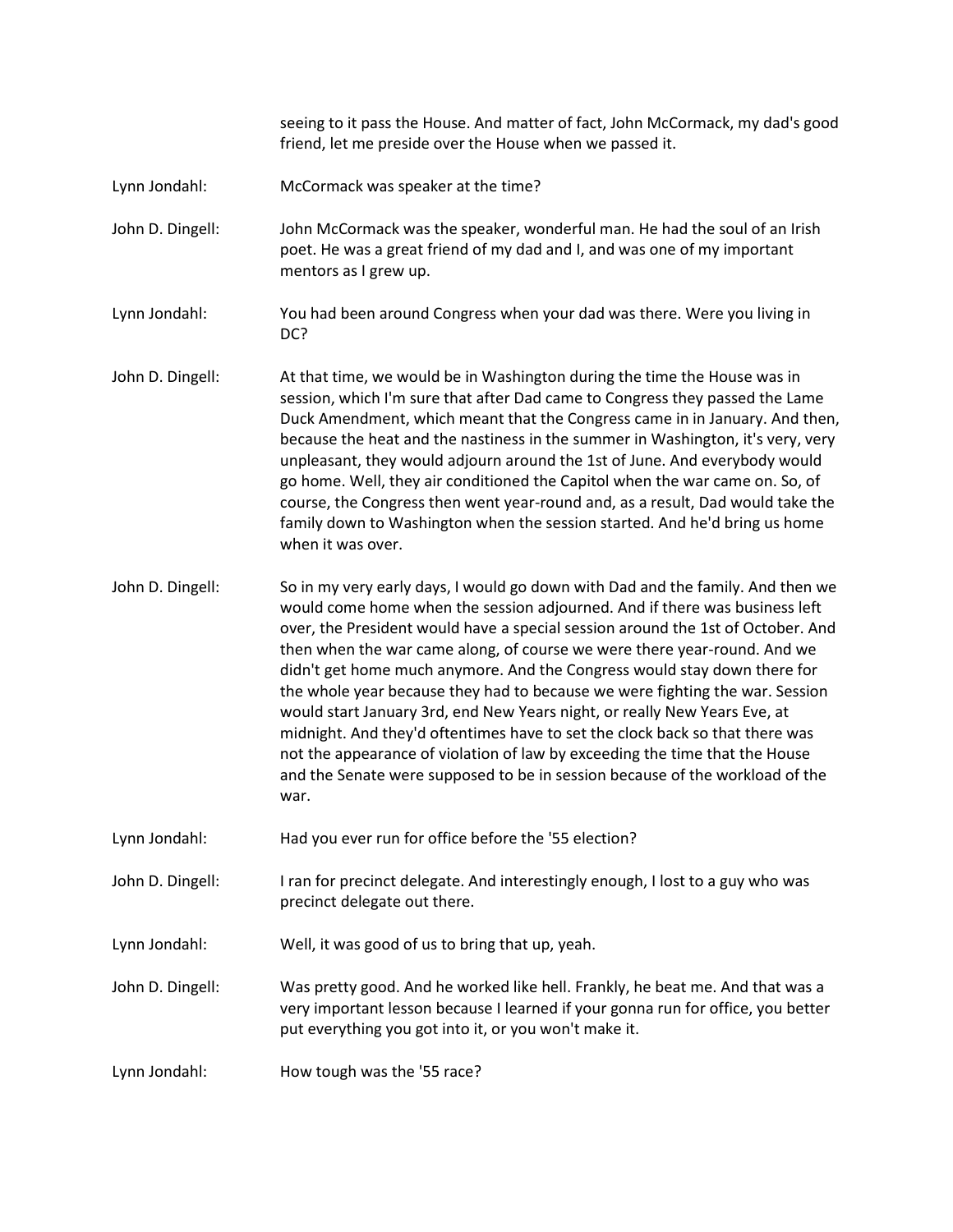John D. Dingell: The '55 race was one of the celebrated events of my life. It was one of the really exciting campaigns. It was a special election, so there was nobody else running at the time. It was in the middle of a newspaper strike, which meant that we had some kind of peculiar problems in terms of publicizing it. I had 23 people against us, including a former mayor. Lynn Jondahl: Wow. Was the district totally in Detroit? John D. Dingell: Yeah, it was totally. Detroit was in the ward system then. And it was, the old district was Wards 10, 12, 14, and 16. And you don't hear the wards anymore. I don't think they even use them anymore in the city of Detroit. And Soapy Williams, the Governor, called the election. And as I said, 23 people ran. Ernie Lacey, the former chairman of the District National Committee, he ran. And my friends in labor came through in a wonderful way, and Dad's friends came through, and we won. The principal poet in the primary was a wonderful black minister by the name of Reverend Charles A. Hill. He had a voice like thunder, was the pastor of Hartford Avenue Baptist Church, which was located over on West Grand Boulevard. And we had two rather brutal races, he and I. And then we became the best of friends. Lynn Jondahl: So he challenged you another time, you mean, in another primary? John D. Dingell: Well, he ran a second time against me. Lynn Jondahl: Second time. John D. Dingell: Scared the bejeebers out of me, but beat him. Lynn Jondahl: All right. So the second time, there were just the two of you in the primary? John D. Dingell: No, there were others. Primaries involving a young member of Congress, the young member generally looks particularly vulnerable, and so he attracts lots of opposition. One of the interesting things about the first race was I had a fellow in there that had run against Dad. And he was an interesting guy. His campaign platform was the same that he had had in 1932, and that was that the dollar should be dated so it could be depreciated 1% among those people who would have to spend their dollars. That didn't work really well in '32, and it didn't work very well in '55. Lynn Jondahl: Probably wouldn't today either. So you've had five re-apportionments. Did the district change five or six times? John D. Dingell: Probably. Probably more than that, Lynn, because not all re-apportionments take. You remember from your career in the legislature, is that the courts act. And the courts throw out the legislative re-apportionments. And sometimes the courts act alone. Sometimes the legislature will act. First reapportionment which we had in 1964, I think we went through three or four iterations of it.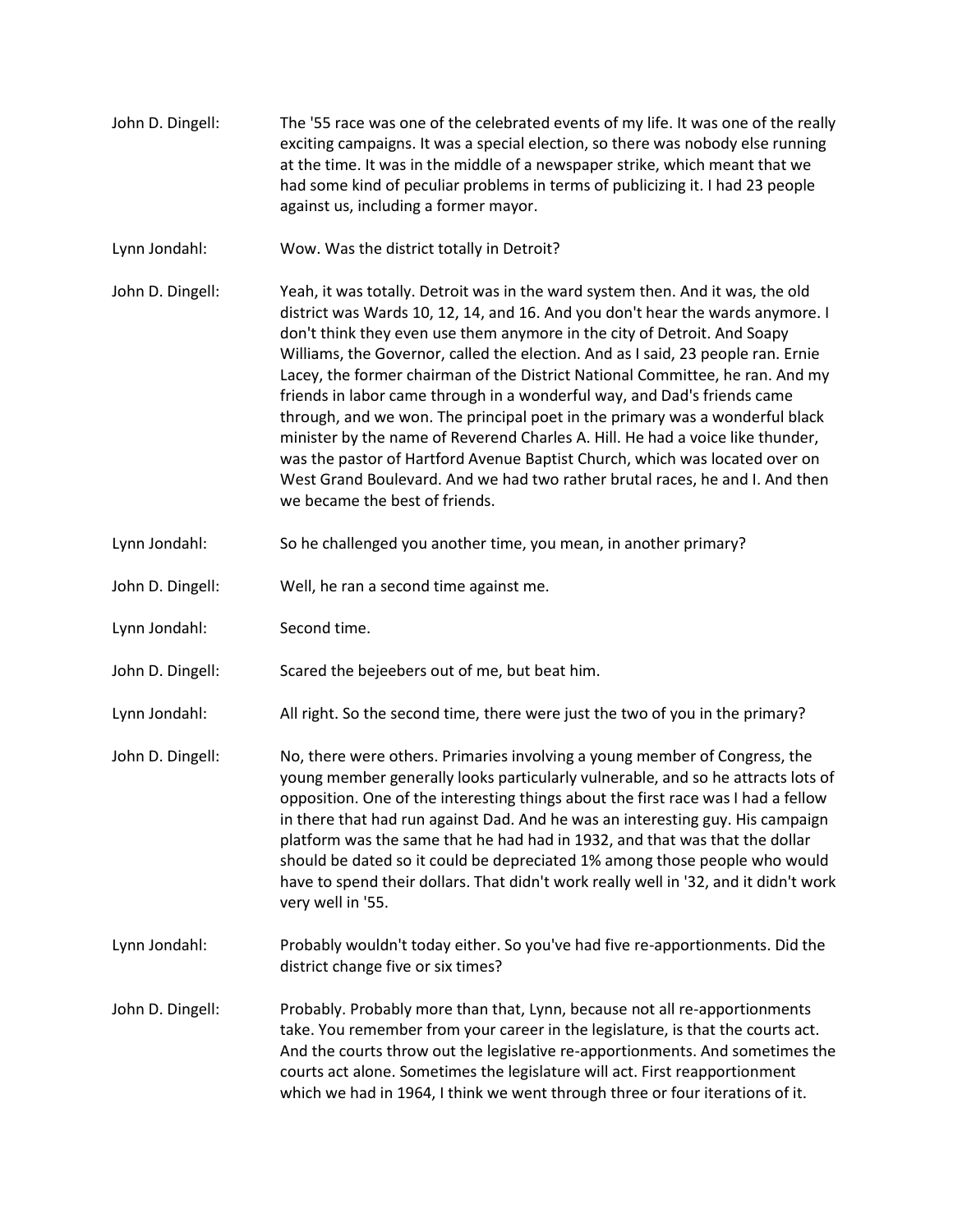| Lynn Jondahl:    | Yeah, okay.                                                                                                                                                                                                                                                                                                                                                                                                                                                                                                                                                                                                                                                                                                                                                                                                                                                                                                                                                           |
|------------------|-----------------------------------------------------------------------------------------------------------------------------------------------------------------------------------------------------------------------------------------------------------------------------------------------------------------------------------------------------------------------------------------------------------------------------------------------------------------------------------------------------------------------------------------------------------------------------------------------------------------------------------------------------------------------------------------------------------------------------------------------------------------------------------------------------------------------------------------------------------------------------------------------------------------------------------------------------------------------|
| John D. Dingell: | And at other times, we've had several. And sometimes courts have done it<br>alone. Sometimes the legislature's done it. Sometimes the courts reviewed and<br>thrown it out, sent it back to legislature. Sometimes the courts then proceed to<br>do the redistricting.                                                                                                                                                                                                                                                                                                                                                                                                                                                                                                                                                                                                                                                                                                |
| Lynn Jondahl:    | In two instances that I know of, your race with T. John Lesinski and with<br>Congressman Rivers, you were merged with other incumbents. Were those the<br>toughest races?                                                                                                                                                                                                                                                                                                                                                                                                                                                                                                                                                                                                                                                                                                                                                                                             |
| John D. Dingell: | They were tough races. The first race was a tough race. The race against T. John<br>Lesinski, who is a friend of mine, son of a man who ran with my dad. And as an<br>incumbent, was a very brutal race. The issue there was the Civil Rights Bill of '57,<br>'64, for which I had voted, and for which he had voted against. At least the '64<br>one, he voted against. And feelings were running very, very high on that<br>particular issue. The Wall Street Journal gave me a 1 in 15 chance of winning<br>that race. But it turned out we did a little better than they figured. I figured out<br>that we'd get about 55% of the vote. And it turned out we got 56. But the rest of<br>the race went pretty well as planned. John had a speech impediment. And one<br>of my campaign's issues was that the district needed somebody who could<br>make an intelligent, comprehensible, understandable speech on the floor of the<br>House.                        |
| John D. Dingell: | We had to go around the district and explain to folks, "Why is it that you would<br>support somebody who would vote against a black man being able to vote when<br>a white man is able to vote? That's one of the important attributes of<br>citizenship. And if everybody can't do it, we don't really have a democracy." And<br>the people were very good and very fair, and the result was that we won. And<br>one of the interesting results is, within the 16th, which is a wonderful district<br>and they have wonderful people, we would have get-togethers. And the get-<br>togethers would involve folks from both sides. And if you hadn't been in the<br>election, you wouldn't know who was on which side because we were all<br>friends. And we'd all tell stories. We'd just have a great time talking about it and<br>laughing about it. And all of the people who were involved on both sides were<br>great friends of mine. It was a wonderful race. |
| John D. Dingell: | With Lynn, we had another one. One of the interesting things about it is that the<br>election of '50, rather '64, was a time when there was a landslide against the<br>Republicans, as you'll remember. Goldwater scared the bejeebers out of<br>everybody by threatening to use the atom bomb. And it cost him dear. But the<br>Republicans put six incumbent congressmen in three districts. They had two<br>Republicans in the north, Bennett Knox, that they put in the same district. And<br>then they put Nedzi and Harold Ryan in one district on the east side. And they<br>put Lesinski and I in the same district over here. Some of that was to create a<br>district so that people in the legislature could run. That happened again, as you<br>will note, in 2002. But the upshot of the whole business was that George<br>Romney was trying to create a change in the delegation. There were 12                                                         |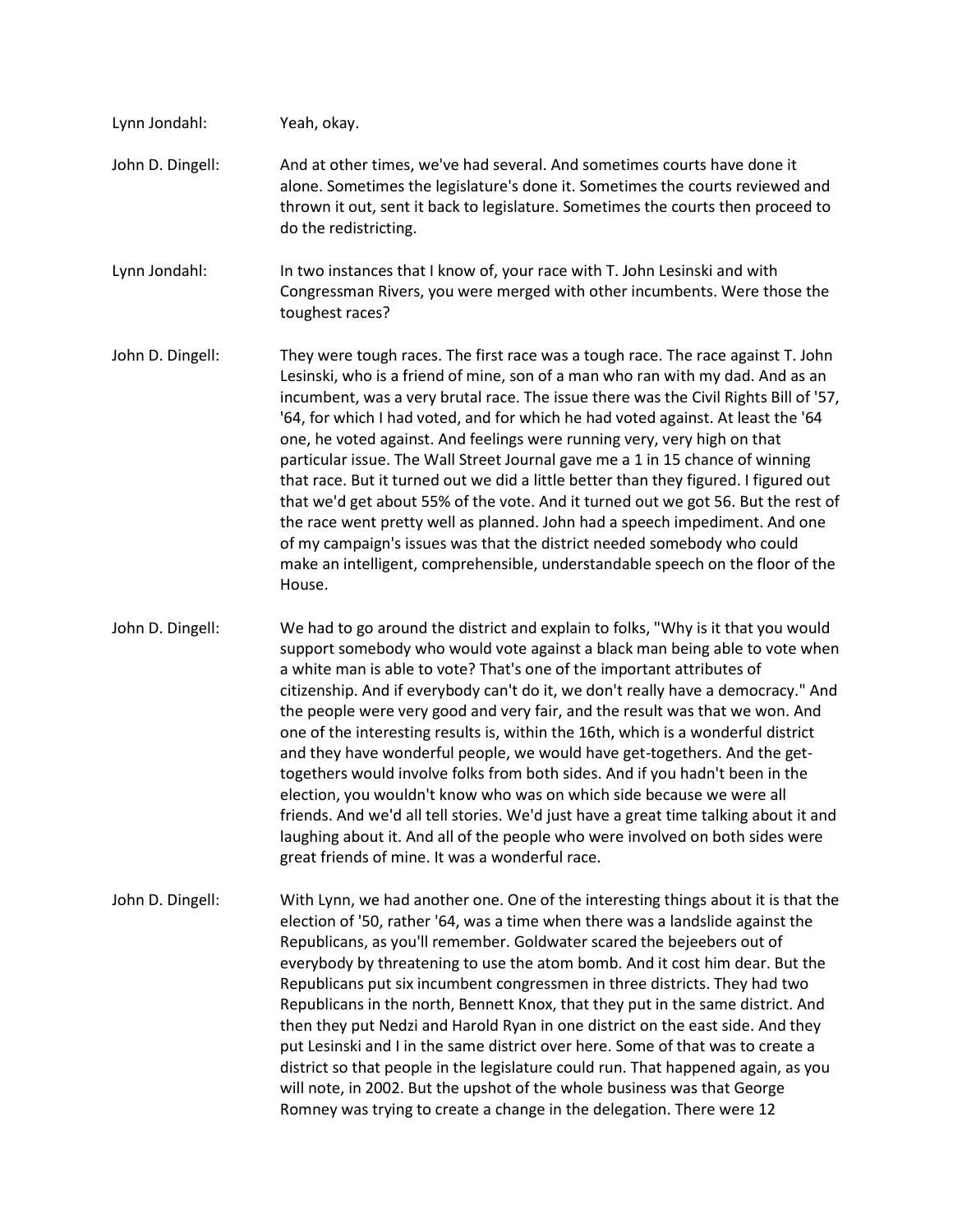|                  | Republicans and 7 Democrats, 19 members. And he wound up with exactly the<br>same numbers. But the numbers had changed in one important particular.<br>There were, after the election, 12 Democrats and 7 Republicans. They wound up<br>losing five seats with his manipulations.                                                                                                                                                                                                                                                                                                                                                                                                                                                                                                                                                            |
|------------------|----------------------------------------------------------------------------------------------------------------------------------------------------------------------------------------------------------------------------------------------------------------------------------------------------------------------------------------------------------------------------------------------------------------------------------------------------------------------------------------------------------------------------------------------------------------------------------------------------------------------------------------------------------------------------------------------------------------------------------------------------------------------------------------------------------------------------------------------|
| John D. Dingell: | And in '64 and '65 was a remarkable year. We got Medicare through. Johnson<br>came in, had a wonderful record of legislative accomplishment, federalized<br>education, Medicare, Medicaid, an array of conservation bills. I made Johnson<br>fund the Clean Water Act. In full, they have spent \$16 billion dollars which he<br>was, at first, very angry about but which, quite frankly, saved the Great Lakes,<br>cleaned up the water of the nation, and was one of the great conservation<br>accomplishments of our history.                                                                                                                                                                                                                                                                                                            |
| John D. Dingell: | The race against Lynn was somewhat similar. In both instances, they didn't give<br>me a very good chance of winning. But we forged a good plan and went out and<br>ran a good race.                                                                                                                                                                                                                                                                                                                                                                                                                                                                                                                                                                                                                                                          |
| Lynn Jondahl:    | You said civil rights was a major issue in the Lesinski race.                                                                                                                                                                                                                                                                                                                                                                                                                                                                                                                                                                                                                                                                                                                                                                                |
| John D. Dingell: | In '64.                                                                                                                                                                                                                                                                                                                                                                                                                                                                                                                                                                                                                                                                                                                                                                                                                                      |
| Lynn Jondahl:    | What about in the case of Lynn? Were there key issues?                                                                                                                                                                                                                                                                                                                                                                                                                                                                                                                                                                                                                                                                                                                                                                                       |
| John D. Dingell: | Well, the big question was, was I liberal enough? What the legislature did was<br>they took a blue-collar laborer industrial district.                                                                                                                                                                                                                                                                                                                                                                                                                                                                                                                                                                                                                                                                                                       |
| Lynn Jondahl:    | Not her base.                                                                                                                                                                                                                                                                                                                                                                                                                                                                                                                                                                                                                                                                                                                                                                                                                                |
| John D. Dingell: | No, my district. Her base was Ann Arbor. And they mixed the two. They took<br>some of my district away from me and some of her district away from her. They<br>left her her strength, and they took a lot of my strength away. The upshot of the<br>whole business was that we forged a good plan. We decided we're not gonna do<br>much running in Ann Arbor, which was her strength, but we'd work just hard<br>enough there that she'd have to stay home and work. When the ballots were<br>counted, we got 60% of the vote in our district. Outside of Monroe, we got 80%<br>of the over in Monroe. She made an issue out of firearms ownership. She knew<br>I'm a strong supporter of the Second Amendment. And she ran as being more<br>liberal than I, and that I'm some kind of a conservative. And the people didn't<br>believe it. |
| John D. Dingell: | We went into a lot of her district and took whole areas and lots of people away<br>from her. And we had my good friends in labor, and we picked up strong<br>support in the African American community. Poles, and the Italians, and the<br>ethnic groups with whom I have an historic friendship, they came through in big<br>order. And the result was that about 10:30 that night, I got a concession. Lynn<br>was very gracious about it. And we ran on what was essentially a good, clean<br>campaign. She had EMILY's List, which came in and dumped 5 million dollars                                                                                                                                                                                                                                                                 |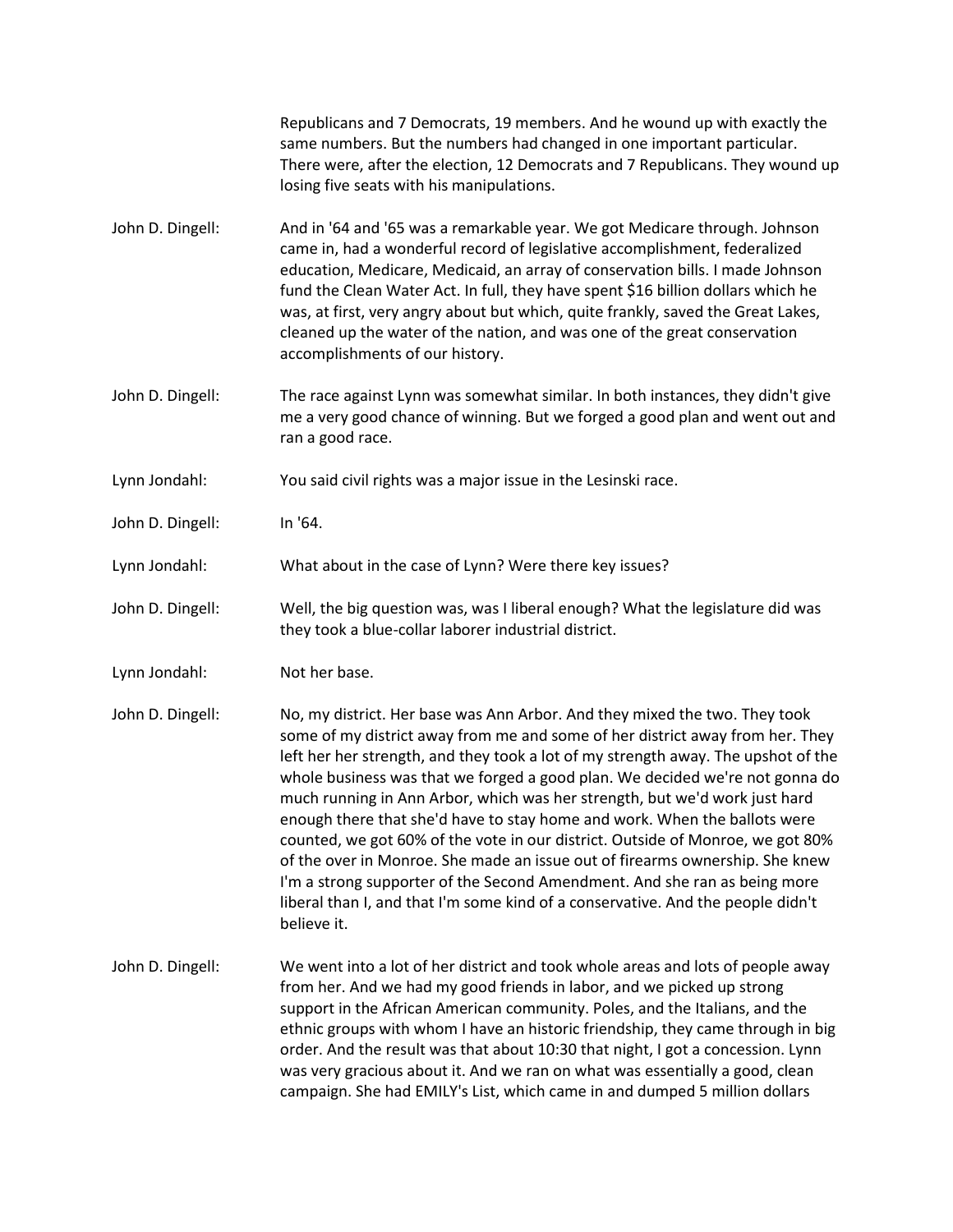into the race. I had to raise three million, most expensive race I ever ran. I spent more in that race than I had spent in all of the races previous.

- Lynn Jondahl: Is that right, more with the one?
- John D. Dingell: And happily, we haven't had that kind of exercise since.
- Lynn Jondahl: So your first race and those two were the toughest.
- John D. Dingell: I had some other races that were difficult. We had, in '72, we had the issue of busing, and cross-district busing to achieve racial balance in the schools. Nedzi, and O'Hara, and Billy Ford almost lost over it. But we had the redistricting that year. I took a lot of Billy's problem areas. And as a result, Billy Ford, who is a great friend of mine, won, which he probably wouldn't have done. Nedzi and O'Hara almost lost that year over that particular issue. It was really a spurious issue.
- Lynn Jondahl: Was it drawn in your race?
- John D. Dingell: But it was one that got people very excited.
- Lynn Jondahl: In your race, was it a key issue?
- John D. Dingell: It was an important issue, but we handled it politically better.
- Lynn Jondahl: How did you shape your message?
- John D. Dingell: Well, it was an interesting thing. Bella Abzug got on me one time on the House floor.
- Lynn Jondahl: She was the congresswoman from New York.
- John D. Dingell: From New York. She's a very left-wing, kind of outrageous person with big hats, quite frankly. There's a funny story I should tell about Bella, which I won't tell today. But she said I was a racist demagogue. She said so on the floor. She got the floor taken away for her and couldn't speak for a day. That nearly killed her. But she came over to me afterwards, and said, "You're a racist demagogue." I said, "Bella, I'm a racist demagogue and I represent a whole district full of racist demagogues. We hold integrated meetings to denounce damn fools like you that want to bus our kids to areas far away from their homes, and their families, and their neighborhoods, and put them in danger." I said, "And our African American folks, and our white folks, all resent this idea. And I'm gonna do everything I can to stop this sort of nonsense, and see that we give first-class education to our kids in their neighborhood schools." And that was the policy that ultimately came to be. And it's still the best policy to educate your kids close to home.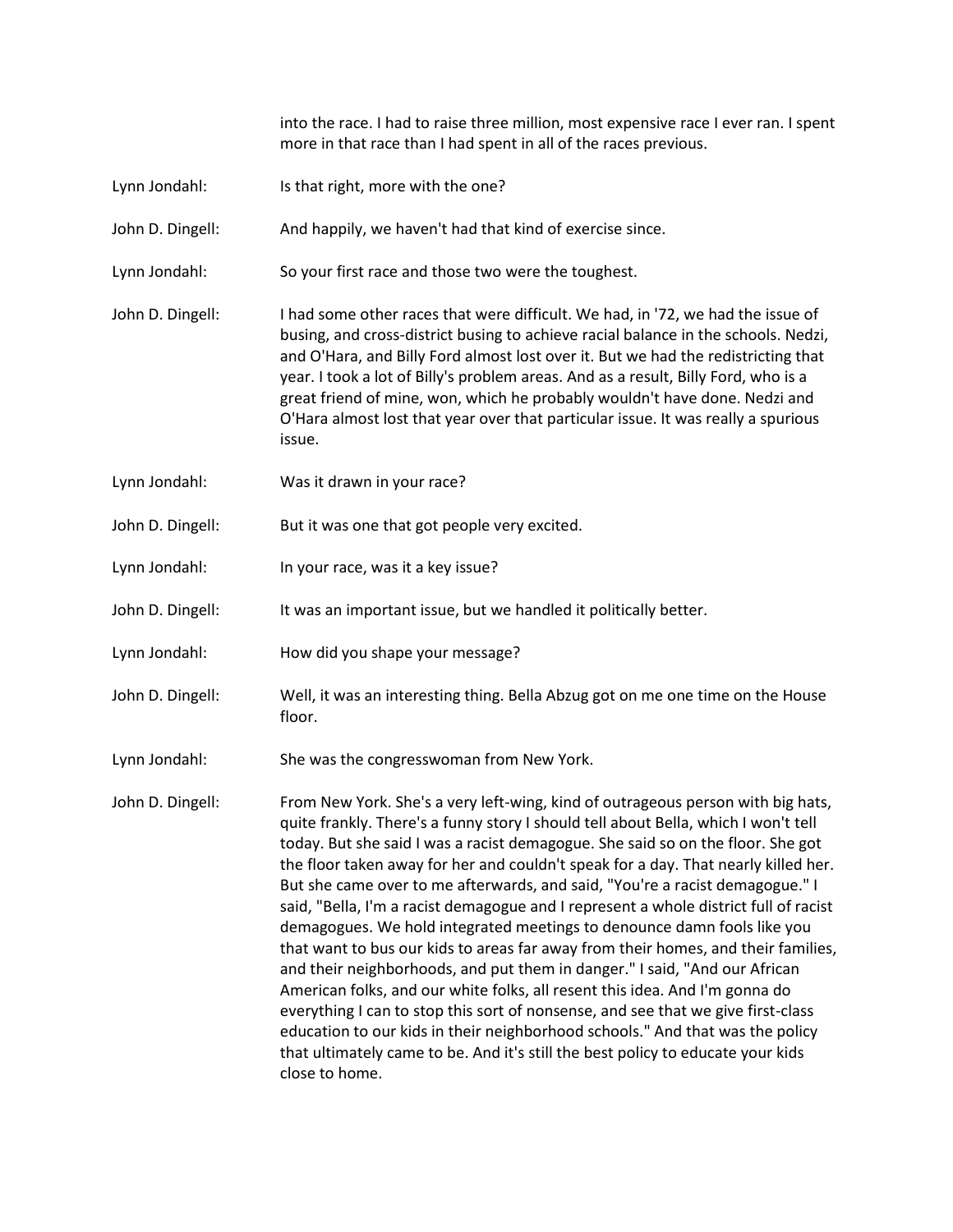| Lynn Jondahl:    | So you carried the history and reputation as a civil rights advocate. But in this<br>instance, you were objecting to a particular issue.                                                                                                                                                                                                                                                                                                                                                                                                                                                                |
|------------------|---------------------------------------------------------------------------------------------------------------------------------------------------------------------------------------------------------------------------------------------------------------------------------------------------------------------------------------------------------------------------------------------------------------------------------------------------------------------------------------------------------------------------------------------------------------------------------------------------------|
| John D. Dingell: | But the point, the point, Lynn, is that we, in fact, had very broad interracial<br>opposition to this silly idea. And our African American folks were just as much<br>opposed to it as we white folks. So the end result was that it failed, as it well<br>should have. And I had the support of every racial group in the district on my<br>petition because they didn't want their kids moved away so that they couldn't<br>get to them if there was a problem in the school or if there was a problem with<br>the child's health. That worries every parent that I know of because I've got<br>four. |
| Lynn Jondahl:    | You talked about your father and your history of support for labor unions.<br>You've also historically been a supporter, obviously. How close are we sitting to<br>the Ford Global Headquarters here in the district?                                                                                                                                                                                                                                                                                                                                                                                   |
| John D. Dingell: | Ford Headquarters is up the road probably about three-quarters of a mile.                                                                                                                                                                                                                                                                                                                                                                                                                                                                                                                               |
| Lynn Jondahl:    | Your district and constituents have been involved in the auto industry. How has<br>your role changed, if it has?                                                                                                                                                                                                                                                                                                                                                                                                                                                                                        |
| John D. Dingell: | It hasn't changed a bit. I've always supported labor. I've always supported the<br>people who work in the auto industry. And as you very well know, I've been one<br>of those who has seen to it that autos made in the United States are the safest,<br>the cleanest, most fuel-efficient in the world. But interestingly enough, I've seen<br>to it that they have done so under circumstances and on a schedule that was<br>meetable without disrupting the industry and without destroying the jobs of my<br>people.                                                                                |
| Lynn Jondahl:    | Did you have a personal relationship with Walter Reuther?                                                                                                                                                                                                                                                                                                                                                                                                                                                                                                                                               |
| John D. Dingell: | Walter and I, Roy and Victor, his brothers, were good friends. I've been good<br>friends with almost every major labor leader, and the head, and the officers of<br>almost every local union in my district, whether it's UAW, or AFL-CIO, or<br>whether it's building trades, or craft union, or industrial union. And that includes<br>steel workers, and the communication workers, and the building trades, and<br>folks like the carpenters and joiners. They're all friends of mine.                                                                                                              |
| Lynn Jondahl:    | The Reuthers are looked at by many as visionaries in terms of building a middle<br>class.                                                                                                                                                                                                                                                                                                                                                                                                                                                                                                               |
| John D. Dingell: | Well, you're absolutely right. The middle class was created by two things. One<br>was the New Deal and Franklin Roosevelt. And Franklin was castigated as a<br>traitor to his class by people of wealth. And he played out that he was saving<br>America. We had more communists, by the way, in this country than there were<br>in the Soviet Union. He was scared to death that there was gonna be a<br>Communist push. So he did things to create the safety net in the middle class,                                                                                                                |